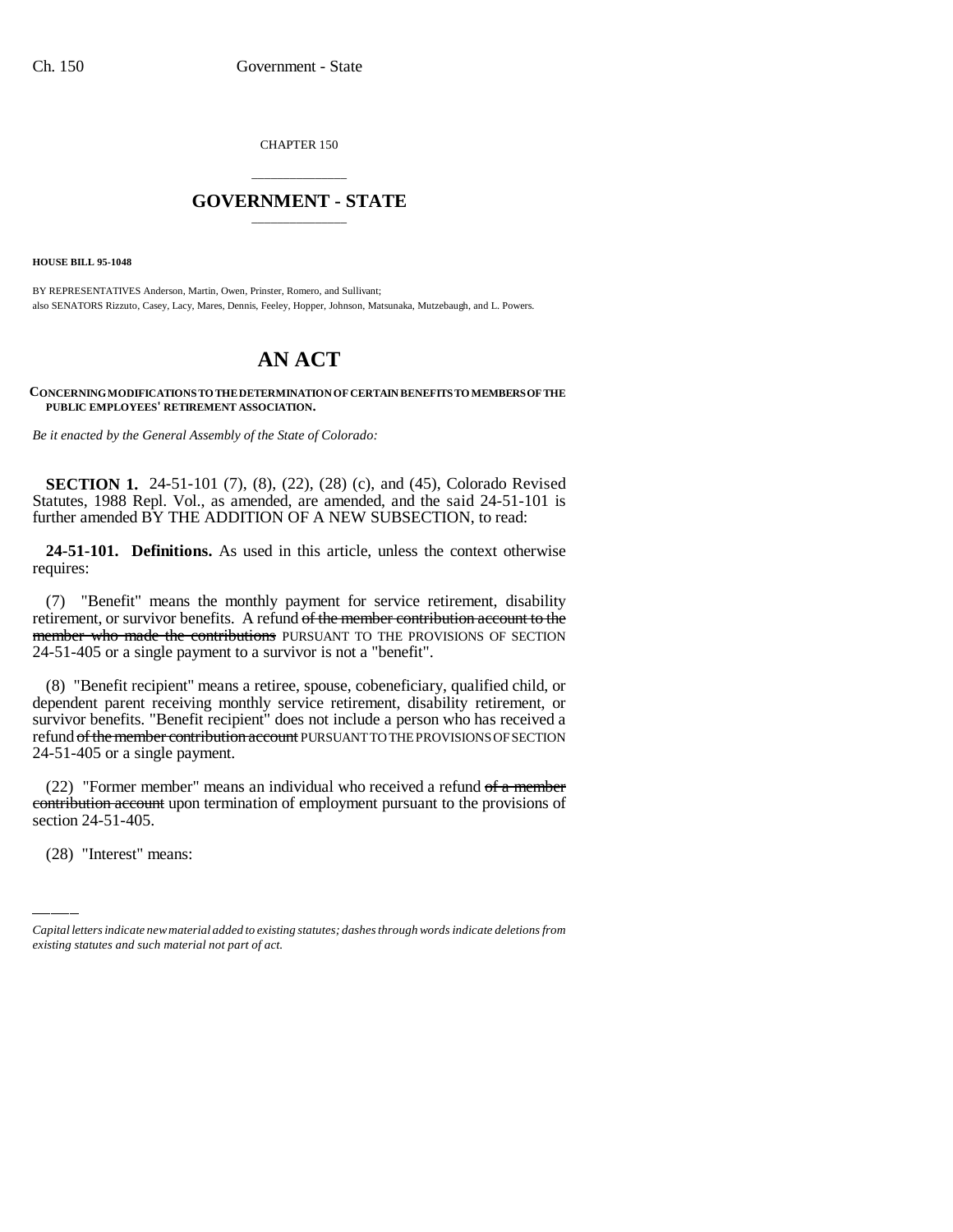(c) The rate determined by the board annually for interest credited to member contribution accounts pursuant to subsection (31) of this section. The interest rate set by the board shall equal the interest earned on three-month United States treasury bills at the end of the previous year; except that such interest rate shall not fall below the passbook savings rate prevailing in Colorado and shall not exceed the actuarial investment assumption rate in effect at that time. Interest shall be credited on member contribution accounts beginning with balances as of June 30, 1991, and on succeeding account balances after said date, through the date the account is refunded, the date a single payment is paid to the beneficiary, the date survivor benefits become payable, or the date of retirement, whichever occurs first. ON AND AFTER JULY 1, 1995, A RATE EQUAL TO EIGHTY PERCENT OF THE ACTUARIAL INVESTMENT ASSUMPTION RATE FOR INTEREST ON MEMBER CONTRIBUTIONS, CALCULATED PURSUANT TO THE PROVISIONS OF SECTION 24-51-407.

(28.5) "MATCHING EMPLOYER CONTRIBUTIONS" MEANS:

(a) THE PORTION OF EMPLOYER CONTRIBUTIONS USED TOGETHER WITH THE MEMBER CONTRIBUTION ACCOUNT TO DETERMINE THE AMOUNT OF A MEMBER'S MONEY PURCHASE RETIREMENT BENEFIT PURSUANT TO THE PROVISIONS OF SECTIONS 24-51-408 (1) AND 24-51-605.5 (2); AND

(b) THE PORTION OF EMPLOYER CONTRIBUTIONS PAID TOGETHER WITH THE REFUND OF THE MEMBER CONTRIBUTION ACCOUNT TO MEMBERS WHO HAVE TERMINATED MEMBERSHIP PURSUANT TO THE PROVISIONS OF SECTIONS 24-51-405 AND 24-51-408 (2).

(45) "Single payment" means the one-time payment of the moneys credited to the member contribution account of a deceased member or deceased inactive member, TOGETHER WITH MATCHING EMPLOYER CONTRIBUTIONS. A "single payment" is not a benefit.

**SECTION 2.** 24-51-405, Colorado Revised Statutes, 1988 Repl. Vol., as amended, is amended to read:

**24-51-405. Refund of the member contribution account.** (1) Any member who terminates membership for any reason other than retirement or death may request a refund of all moneys credited to the member contribution account AND PAYMENT OF MATCHING EMPLOYER CONTRIBUTIONS if said member has not resumed membership. Upon request, a refund shall be made by the association within ninety days after the date of termination of employment covered by membership or the date the association received the refund request, whichever is later.

(2) A member contribution account shall not be refunded AND MATCHING EMPLOYER CONTRIBUTIONS SHALL NOT BE PAID to such member for any reason other than termination of membership.

(3) Repealed.

(4) All rights of membership and any future benefits associated with a member contribution account AND MATCHING EMPLOYER CONTRIBUTIONS are forfeited when a refund of the member contribution account is made.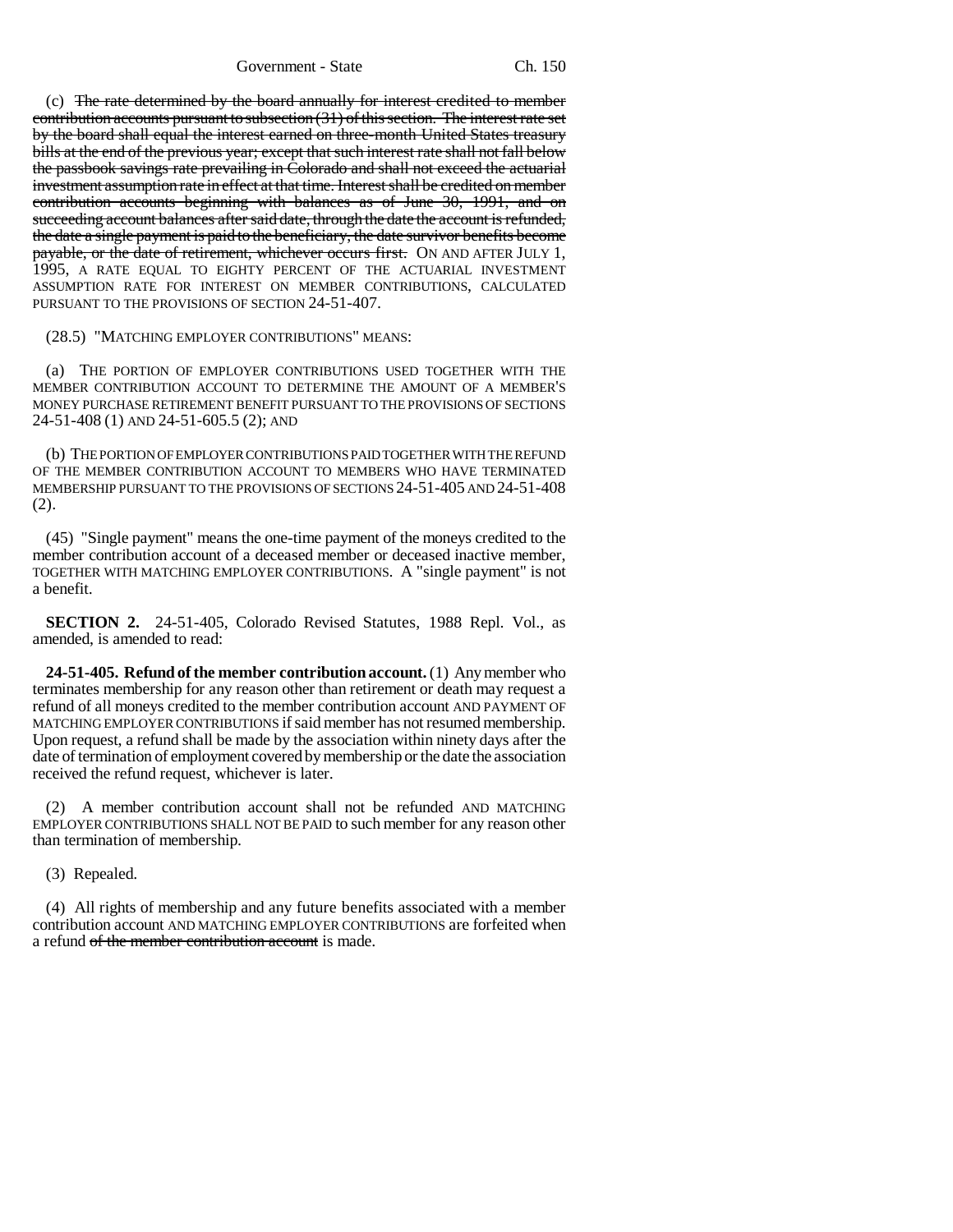(5) Employer contributions made to the association are nonrefundable to  $\alpha$  member or an employer.

(6) Partial refunds of moneys in a member contribution account are prohibited.

(7) THE AMOUNT OF MATCHING EMPLOYER CONTRIBUTIONS SHALL BE DETERMINED PURSUANT TO THE PROVISIONS OF SECTION 24-51-408.

**SECTION 3.** 24-51-406, Colorado Revised Statutes, 1988 Repl. Vol., is amended to read:

**24-51-406. Payments from the judicial division.** Any member of the judicial division who was a member of that division on or before July 1, 1973, and who retires from the judicial division with more than sixteen years of service credit may elect prior to retirement to receive, within ninety days following the effective date of retirement, a refund of PAYMENT OF THE member contributions AND INTEREST TOGETHER WITH MATCHING EMPLOYER CONTRIBUTIONS, CALCULATED PURSUANT TO THE PROVISIONS OF SECTION 24-51-408 (1), THAT ARE associated with the service credit earned during the seventeenth through the twentieth years. This refund PAYMENT shall negate the service credit earned during those years.

**SECTION 4.** Part 4 of article 51 of title 24, Colorado Revised Statutes, 1988 Repl. Vol., as amended, is amended BY THE ADDITION OF THE FOLLOWING NEW SECTIONS to read:

**24-51-407. Interest.** (1) MEMBER CONTRIBUTIONS SHALL EARN INTEREST BEGINNING WITH THE DATE OF THE FIRST CONTRIBUTION, AND, ON SUCCEEDING BALANCES, FROM THE DATE OF THE FIRST CONTRIBUTION THROUGH EITHER THE DATE THE MEMBER CONTRIBUTION ACCOUNT IS REFUNDED AND MATCHING EMPLOYER CONTRIBUTIONS ARE PAID, THE DATE A SINGLE PAYMENT IS PAID TO THE BENEFICIARY, THE DATE SURVIVOR BENEFITS BECOME PAYABLE, OR THE DATE OF RETIREMENT, WHICHEVER OCCURS FIRST.

(2) MEMBER CONTRIBUTIONS MADE PRIOR TO JULY 1, 1995, SHALL EARN INTEREST AT THE RATE OF SIX AND EIGHT-TENTHS PERCENT PER YEAR, COMPOUNDED ANNUALLY, IN LIEU OF THE FORMER RATE, IF A MEMBER CONTRIBUTION ACCOUNT EXISTS FOR THE PERSON ON JULY 1, 1995.

(3) AFTER JULY 1, 1995, MEMBER CONTRIBUTIONS SHALL EARN INTEREST AT THE RATE SPECIFIED IN SECTION 24-51-101 (28) (c), COMPOUNDED ANNUALLY, THAT IS IN EFFECT AT THE TIME INTEREST IS EARNED.

**24-51-408. Matching employer contributions.** (1) FOR MEMBERS WHO RECEIVE A BENEFIT OR WHO RECEIVE A REFUND PAYABLE AFTER MEETING THE AGE AND SERVICE REQUIREMENTS FOR A SERVICE OR REDUCED SERVICE RETIREMENT BENEFIT, OR FOR PAYMENTS MADE TO SURVIVORS OR BENEFICIARIES OF MEMBERS WHO DIE BEFORE RETIREMENT, MATCHING EMPLOYER CONTRIBUTIONS SHALL BE ONE-HALF OF AN AMOUNT EQUAL TO THE MEMBER CONTRIBUTION ACCOUNT LESS:

(a) ANY AMOUNTS PAID FOR THE PURCHASE OF SERVICE CREDIT;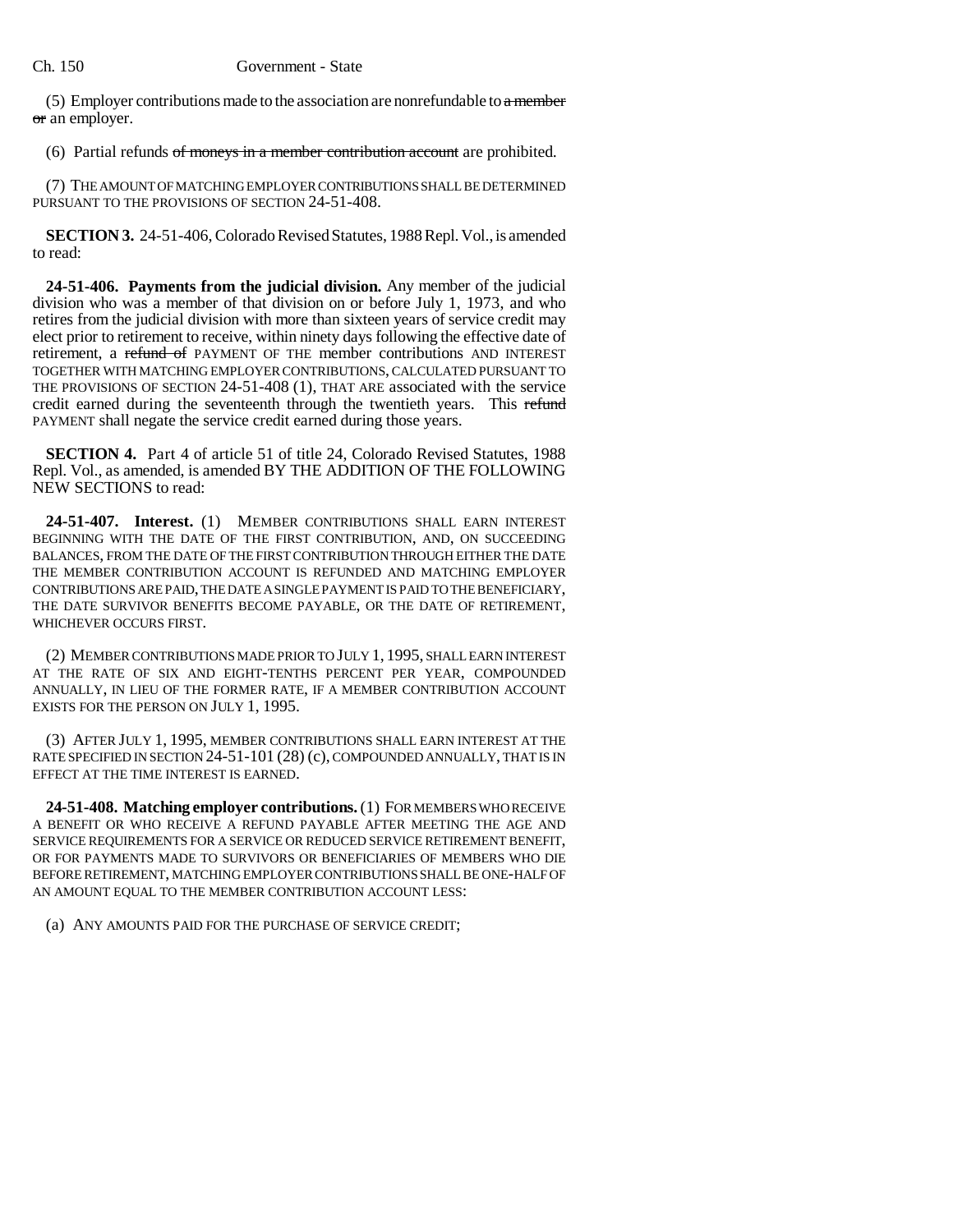(b) ANY PAYMENTS IN LIEU OF MEMBER CONTRIBUTIONS; AND

(c) ANY INTEREST ACCRUED ON THE AMOUNTS SPECIFIED IN PARAGRAPHS (a) AND (b) OF THIS SUBSECTION (1).

(2) FOR MEMBERS WHO RECEIVE A REFUND PRIOR TO AGE SIXTY-FIVE AND PRIOR TO MEETING THE AGE AND SERVICE REQUIREMENTS FOR A SERVICE OR REDUCED SERVICE RETIREMENT BENEFIT, THE AMOUNT OF MATCHING EMPLOYER CONTRIBUTIONS PAID SHALL BE ONE-FOURTH OF AN AMOUNT EQUAL TO THE MEMBER CONTRIBUTION ACCOUNT LESS:

(a) ANY AMOUNTS PAID FOR THE PURCHASE OF SERVICE CREDIT;

(b) ANY PAYMENTS IN LIEU OF MEMBER CONTRIBUTIONS; AND

(c) ANY INTEREST ACCRUED ON THE AMOUNTS SPECIFIED IN PARAGRAPHS (a) AND (b) OF THIS SUBSECTION (2).

**SECTION 5.** 24-51-503 (1), Colorado Revised Statutes, 1988 Repl. Vol., is amended to read:

**24-51-503. Purchase of service credit relating to a refunded member contribution account.** (1) Except as otherwise provided in section 24-51-318, the service credit forfeited with the A refund of the member contribution account pursuant to the provisions of section 24-51-405 may be purchased upon the former member's resumption of membership and after completion of one year of earned service credit by such member.

**SECTION 6.** 24-51-506 (3), Colorado Revised Statutes, 1988 Repl. Vol., is amended to read:

**24-51-506. Payments for purchased service credit.** (3) Installment payments and interest shall be credited to the member contribution account. After installment payments are completed, they may not be withdrawn except upon the WITH A refund of the member contribution account pursuant to the provisions of section 24-51-405.

**SECTION 7.** 24-51-602 (2), Colorado Revised Statutes, 1988 Repl. Vol., is amended, and the said 24-51-602, as amended, is further amended BY THE ADDITION OF A NEW SUBSECTION, to read:

**24-51-602. Service retirement eligibility.** (2) Members with less than five years of service credit shall be eligible for service retirement BENEFITS PURSUANT TO THE PROVISIONS OF SECTION 24-51-605.5 upon reaching sixty-five years of age if contributions were made for sixty months.

(2.5) MEMBERS WITH LESS THAN FIVE YEARS OF SERVICE CREDIT WHO HAVE NOT MADE CONTRIBUTIONS FOR SIXTY MONTHS SHALL BE ELIGIBLE FOR MONEY PURCHASE RETIREMENT BENEFITS CALCULATED PURSUANT TO SECTION 24-51-605.5 (2), UPON REACHING SIXTY-FIVE YEARS OF AGE.

**SECTION 8.** Part 6 of article 51 of title 24, Colorado Revised Statutes, 1988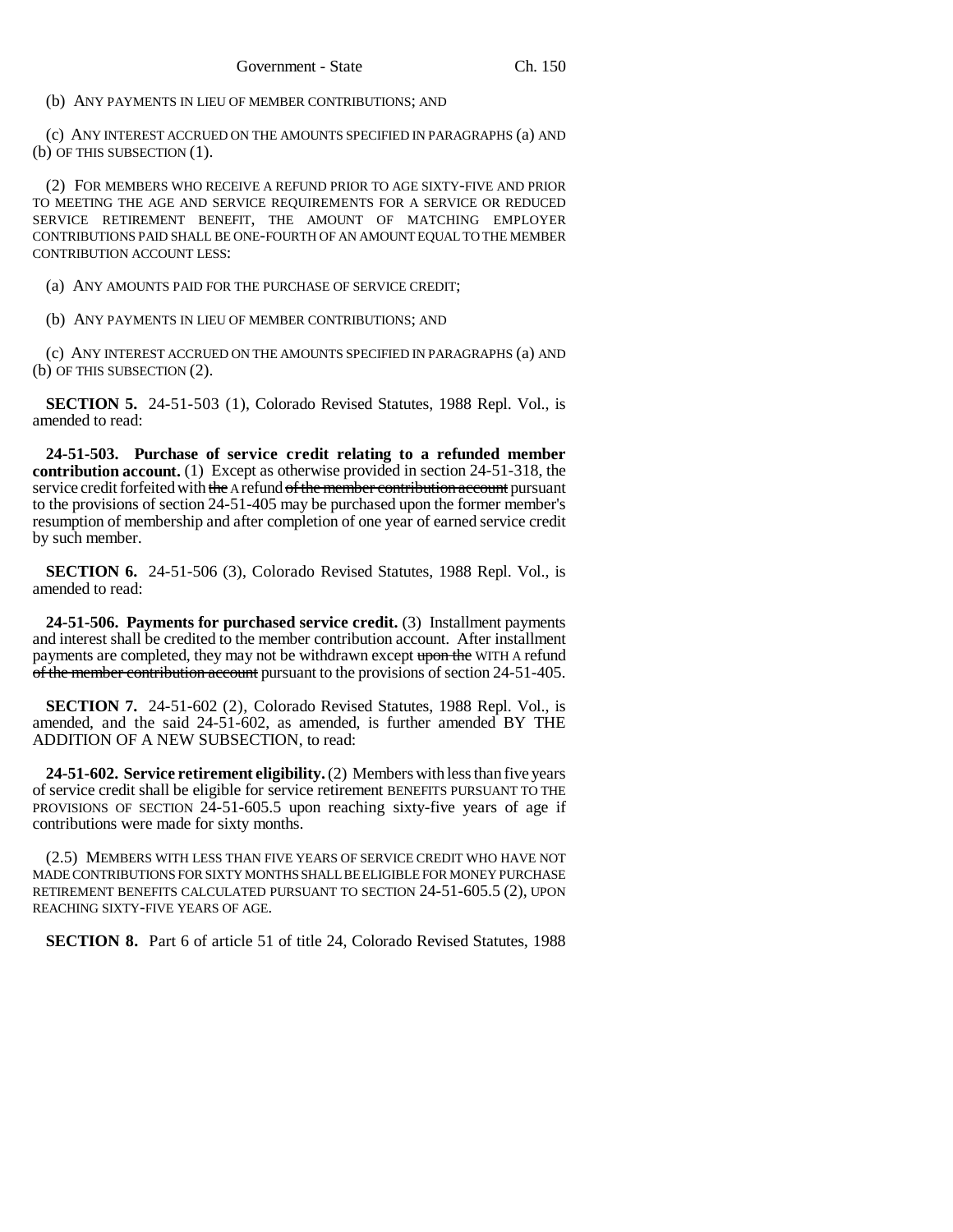Repl. Vol., as amended, is amended BY THE ADDITION OF A NEW SECTION to read:

**24-51-605.5. Benefit calculation for money purchase retirement benefit.** (1) MEMBERS AND VESTED INACTIVE MEMBERS WHO HAVE MET THE AGE AND SERVICE CREDIT REQUIREMENTS FOR ELIGIBILITY FOR A SERVICE RETIREMENT BENEFIT OR A REDUCED SERVICE RETIREMENT BENEFIT SHALL, UPON WRITTEN APPLICATION AND APPROVAL OF THE BOARD, RECEIVE THE GREATER OF:

(a) THE RETIREMENT BENEFIT CALCULATED PURSUANT TO SECTION 24-51-603 OR 24-51-605 FOR WHICH THE MEMBER IS ELIGIBLE; OR

(b) THE MONEY PURCHASE RETIREMENT BENEFIT.

(2) THE MONEY PURCHASE RETIREMENT BENEFIT REFERRED TO IN PARAGRAPH (b) OF SUBSECTION (1) OF THIS SECTION SHALL BE ACTUARIALLY DETERMINED AND SHALL BE BASED UPON THE VALUE ON THE EFFECTIVE DATE OF RETIREMENT OF THE MEMBER CONTRIBUTION ACCOUNT AND MATCHING EMPLOYER CONTRIBUTIONS. THE BENEFIT SHALL BE CONSIDERED A SERVICE RETIREMENT BENEFIT FOR ALL PURPOSES OF THIS ARTICLE.

**SECTION 9.** 24-51-606 (1), Colorado Revised Statutes, 1988 Repl. Vol., is amended to read:

**24-51-606. Vested inactive member rights.** (1) Any member who has earned at least five years of service credit and who terminates membership and does not elect to receive a refund PURSUANT TO THE PROVISIONS OF SECTION 24-51-405 of the member contribution account shall be eligible for a benefit to become effective upon reaching the age specified in table B in section 24-51-602 for a service retirement or in table C in section 24-51-604 for a reduced service retirement.

**SECTION 10.** 24-51-606.5, Colorado Revised Statutes, 1988 Repl. Vol., as amended, is amended to read:

**24-51-606.5. Indexation of benefits for vested inactive members.** A vested inactive member who has at least twenty-five years of service credit prior to terminating membership shall be eligible, upon retirement, for a benefit, AS CALCULATED PURSUANT TO THE PROVISIONS OF SECTION 24-51-603 OR 24-51-605, which has been increased by the annual increase specified in sections 24-51-1001 to 24-51-1003, from the date of termination of membership or July 1, 1993, whichever is later, to the effective date of retirement.

**SECTION 11.** 24-51-910, Colorado Revised Statutes, 1988 Repl. Vol., is amended to read:

**24-51-910. Option 3 benefits.** The option 3 benefits provided for in this part 9 shall be the same as those benefits specified in section 24-51-801 (1) (c) and calculated pursuant to the provisions of section 24-51-603 OR 24-51-605.5 (2), WHICHEVER PROVIDES THE GREATER BENEFIT, as if the deceased member had retired on the day of death; but in no case shall the option 3 benefits be less than twenty-five percent of the deceased member's highest average salary if the deceased member had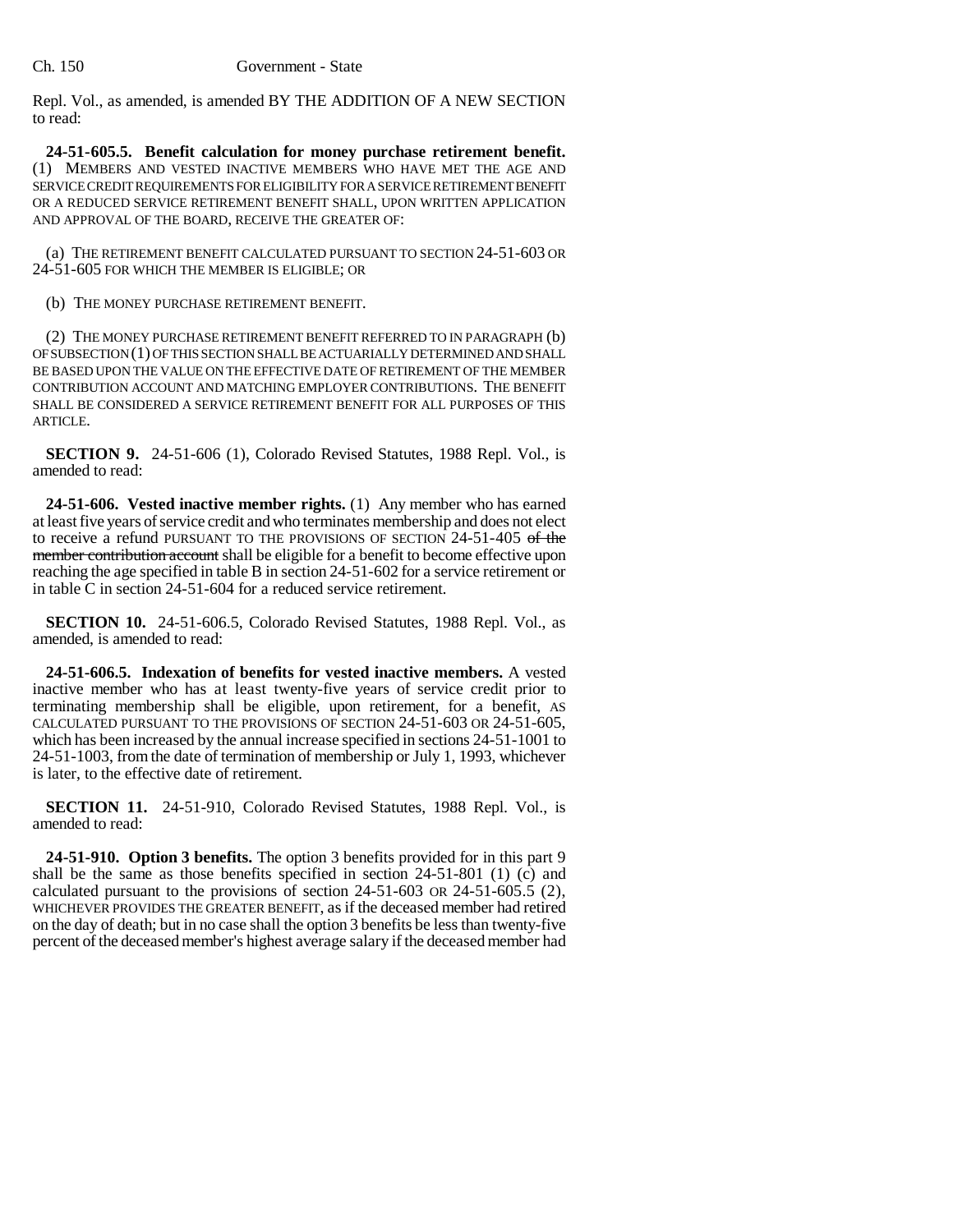at least ten years of service credit.

**SECTION 12.** 24-51-911 (1), Colorado Revised Statutes, 1988 Repl. Vol., is amended to read:

**24-51-911. Commencement of survivor benefits or single payment.** (1) When a single payment is payable pursuant to the provisions of this part 9, said payment shall be made when the full amount of moneys credited to the member's MEMBER contribution account OF THE MEMBER, THE FULL AMOUNT OF MATCHING EMPLOYER CONTRIBUTIONS, and the person to receive the benefit have been determined.

**SECTION 13.** 24-51-912 (3) (c), Colorado Revised Statutes, 1988 Repl. Vol., as amended, is amended to read:

**24-51-912. Termination of survivor benefits.** (3) When children's survivor benefits paid pursuant to section 24-51-905 (1) (a) are no longer payable, the surviving spouse may elect to receive:

(c) A single payment of any moneys remaining in FROM THE TOTAL OF THE AMOUNT CREDITED TO the member contribution account of the member AND MATCHING EMPLOYER CONTRIBUTIONS.

**SECTION 14.** The introductory portion to 24-51-913 (1), Colorado Revised Statutes, 1988 Repl. Vol., as amended, is amended to read:

**24-51-913. Payment upon termination of survivor benefits.** (1) Upon termination of survivor benefits as specified in section 24-51-912 prior to the association's having paid survivor benefits equal to THE TOTAL OF the amount of moneys credited to the member contribution account of the member AND MATCHING EMPLOYER CONTRIBUTIONS, any remaining moneys shall be paid in the following order:

**SECTION 15.** 24-51-101 (28) (b), Colorado Revised Statutes, 1988 Repl. Vol., as amended, is amended to read:

**24-51-101. Definitions.** As used in this article, unless the context otherwise requires:

(28) "Interest" means:

(b) One and one-half times The APPLICABLE actuarial investment assumption rate compounded annually for any interest charged to an employer pursuant to the provisions of this article; and

**SECTION 16.** 24-51-205, Colorado Revised Statutes, 1988 Repl. Vol., as amended, is amended BY THE ADDITION OF A NEW SUBSECTION to read:

**24-51-205. General authority of the board.** (3.5) THE BOARD IS AUTHORIZED TO SETTLE OR COMPROMISE ANY DISPUTE ON BEHALF OF THE ASSOCIATION. THE BOARD MAY CONSIDER RELEVANT FACTORS REGARDING ANY DISPUTE, INCLUDING BUT NOT LIMITED TO THE COST OF LITIGATION, THE LIKELIHOOD OF SUCCESS ON THE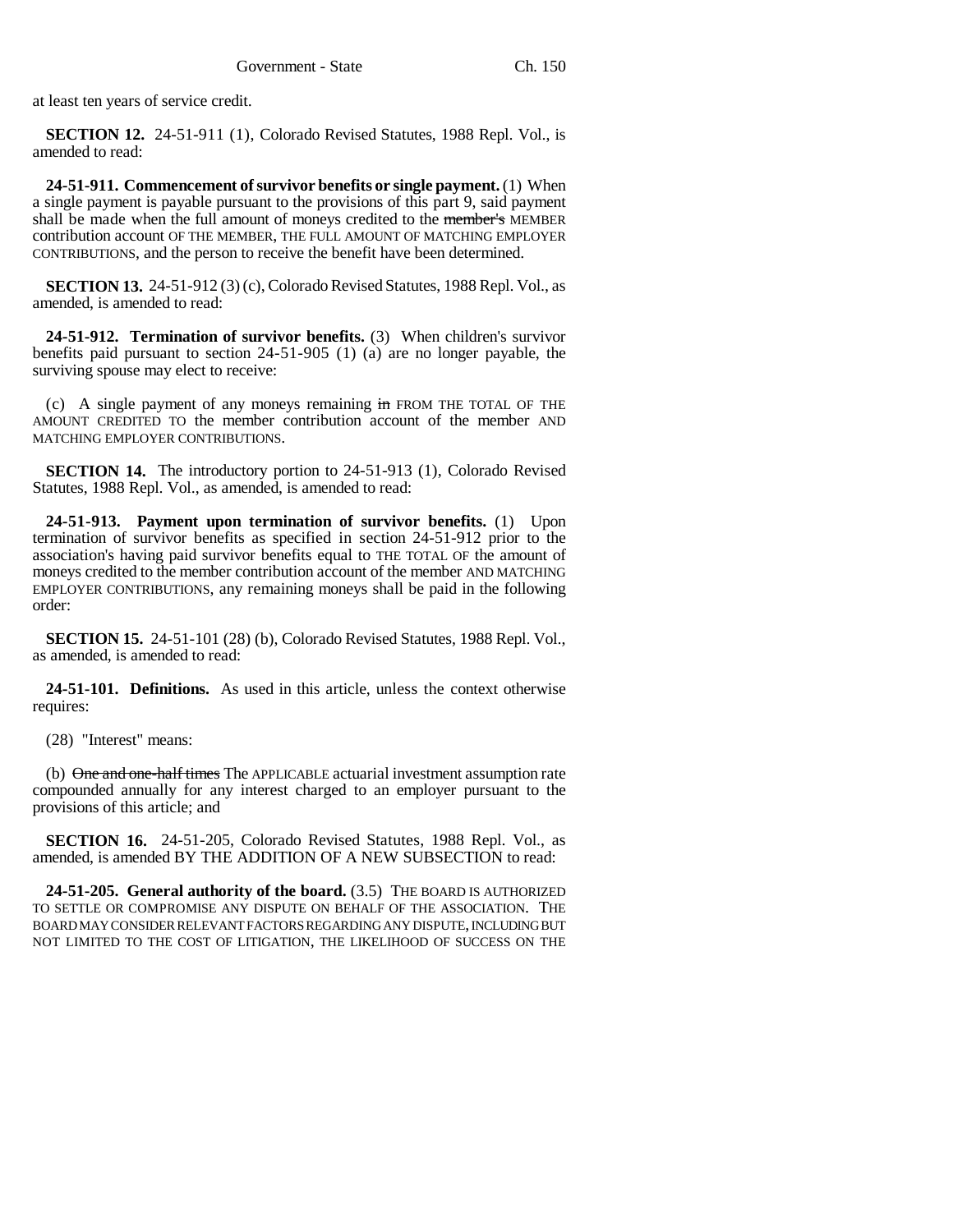MERITS, THE COST OF DELAY IN RESOLVING THE DISPUTE, AND THE ACTUARIAL IMPACT ON THE FUND, IN DETERMINING WHETHER TO SETTLE OR COMPROMISE THE DISPUTE.

**SECTION 17.** 24-51-207 (2), Colorado Revised Statutes, 1988 Repl. Vol., is amended to read:

**24-51-207. Standard of conduct.** (2) (a) As fiduciaries, such trustees shall carry out their functions solely in the interest of the members and benefit recipients and for the exclusive purpose of providing benefits and defraying reasonable expenses incurred in performing such duties as required by law. The trustees shall act in accordance with the provisions of this article and with the care, skill, prudence, and diligence in light of the circumstances then prevailing that a prudent person acting in a like capacity and familiar with such matters would use in the conduct of an enterprise of a like character and with like aims by diversifying the investments of the association so as to minimize the risk of large losses, unless in light of such circumstances it is clearly prudent not to do so.

(b) NOTWITHSTANDING THE PROVISIONS OF PARAGRAPH (a) OF THIS SUBSECTION (2), THE MERE SETTLEMENT OR COMPROMISE OF ANY DISPUTE BY THE BOARD PURSUANT TO THE AUTHORITY GRANTED UNDER SECTION 24-51-205 (3.5) IS NOT PER SE A VIOLATION OF THE FIDUCIARY DUTIES OF ANY TRUSTEE.

**SECTION 18.** 24-51-401 (1.7), Colorado Revised Statutes, 1988 Repl. Vol., as amended, is amended, and the said 24-51-401 is further amended BY THE ADDITION OF A NEW SUBSECTION, to read:

**24-51-401. Employer and member contributions.** (1.7) Effective July 1, 1993, the employer shall forward to the association by the tenth calendar day of each month a monthly contribution report and the full amount of employer and member contributions. EXCEPT AS PROVIDED IN SUBSECTION (7) OF THIS SECTION, such contributions shall be based upon the rates for the appropriate division as set forth in the following table multiplied by the total gross salary paid to members for the preceding month: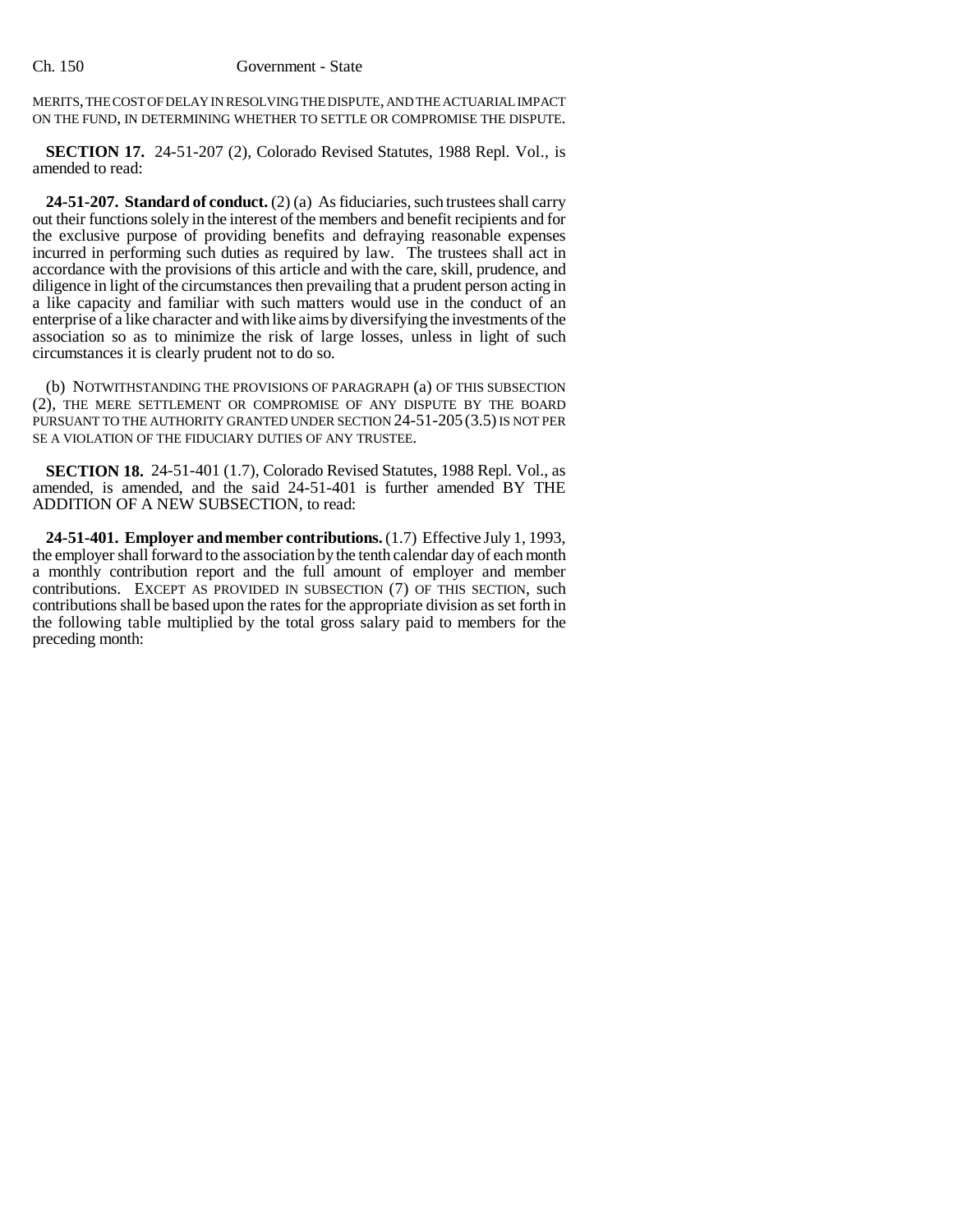## **TABLE A CONTRIBUTION RATES**

|                 |                       | <b>Employer</b> | <b>Member</b> |
|-----------------|-----------------------|-----------------|---------------|
| <b>Division</b> | <b>Membership</b>     | Rate            | Rate          |
| State           | All Members<br>Except | 110.6%          | 8.0%          |
|                 | <b>State Troopers</b> |                 | 13.2% 1.5%    |
| School          | All Members           | 11.6%           | 8.0%          |
| Municipal       | All Members           | 10.0%           | 8.0%          |
| Judicial        | All Members           | 15.0%           | 8.0%          |

(7) IF A FINAL JUDICIAL DETERMINATION PROVIDES THAT AN EMPLOYER IS OBLIGATED TO PAY DAMAGES TO THE ASSOCIATION FOR UNPAID CONTRIBUTIONS AND THE DAMAGES AWARDED ARE GREATER THAN THE AMOUNTS PROVIDED PURSUANT TO SECTION 24-51-402, THEN THE ASSOCIATION SHALL REDUCE THE EMPLOYER CONTRIBUTION RATE FOR THE EMPLOYER TO A LEVEL THAT WILL OFFSET THE ADDITIONAL DAMAGES PAID. IF POSSIBLE, THE ASSOCIATION SHALL SET A RATE OF EMPLOYER CONTRIBUTIONS THAT IS SUFFICIENT TO OFFSET THE ADDITIONAL DAMAGES OVER A TWELVE-MONTH PERIOD. IF THE EMPLOYER DOES NOT OWE SUFFICIENT EMPLOYER CONTRIBUTIONS TO OFFSET THE ADDITIONAL DAMAGES OVER A TWELVE-MONTH PERIOD, THEN THE ASSOCIATION SHALL ELIMINATE THE EMPLOYER CONTRIBUTIONS FOR THE EMPLOYER UNTIL THE EXCESS DAMAGES ARE FULLY OFFSET.

**SECTION 19.** 24-51-402, Colorado Revised Statutes, 1988 Repl. Vol., is REPEALED AND REENACTED, WITH AMENDMENTS, to read:

**24-51-402. Unpaid contributions for any member - legislative declaration.** (1) THE GENERAL ASSEMBLY HEREBY FINDS AND DECLARES THAT:

(a) THE LITIGATION OF DISPUTES REGARDING THE PAYMENT OF CONTRIBUTIONS BY EMPLOYERS TO THE PUBLIC EMPLOYEES' RETIREMENT ASSOCIATION REPRESENTS AN INAPPROPRIATE ALLOCATION OF PUBLIC MONEYS. COURTS ALREADY SUFFER FROM OVERCROWDED DOCKETS, AND THE USE OF JUDICIAL RESOURCES TO RESOLVE SUCH DISPUTES MEANS THAT TAXPAYERS FOOT THE BILL FOR PLAINTIFFS, DEFENDANTS, AND JUDGES ALIKE. ONCE ALL APPROPRIATE BENEFITS HAVE BEEN ACCORDED TO MEMBERS OR INACTIVE MEMBERS OF THE ASSOCIATION, ANY DISPUTE THEN REMAINING IS SOLELY BETWEEN GOVERNMENTAL ENTITIES. THE GENERAL ASSEMBLY FINDS THAT THE LITIGATION OF THESE DISPUTES IS AN INAPPROPRIATE USE OF THE LIMITED RESOURCES OF THE ASSOCIATION, PUBLIC EMPLOYERS, AND THE COURTS BECAUSE IT IS POSSIBLE TO ESTABLISH REASONABLE AND FAIR RULES FOR THE RESOLUTION OF SUCH DISPUTES WITHOUT ANY NEED FOR JUDICIAL INVOLVEMENT. THE GENERAL ASSEMBLY THEREFORE INTENDS TO RESOLVE ANY CURRENT DISPUTES AND TO CLEARLY DELINEATE THE RESPONSIBILITIES OF GOVERNMENTAL ENTITIES SO THAT FUTURE DISPUTES DO NOT REQUIRE ANY LITIGATION OR UNNECESSARY EXPENDITURE OF STATE MONEYS.

(b) FAIRNESS REQUIRES THAT THE GENERAL ASSEMBLY PRESCRIBE UNIFORM RESULTS IN EVERY CIRCUMSTANCE, A GOAL THAT IS NOT OBTAINABLE WHEN VARYING RESULTS ARISE FROM LITIGATION OF CONTRIBUTIONS DISPUTES IN THE COURTS.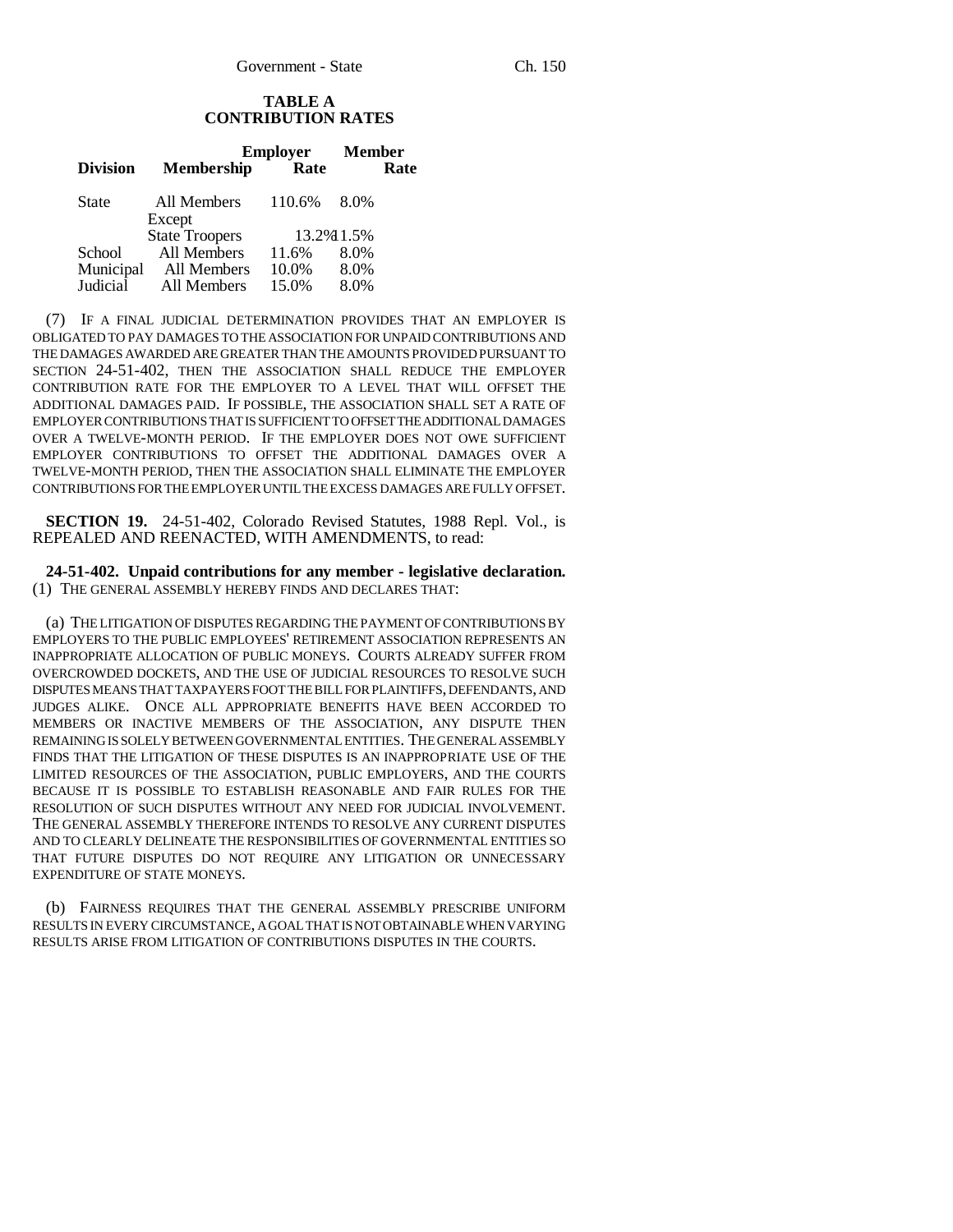(c) UNDER THE PROVISIONS OF THIS SECTION, MEMBERS AND INACTIVE MEMBERS WILL RECEIVE THE FULL BENEFITS PROMISED BY LAW AND, THEREFORE, THERE IS NO QUESTION REGARDING THE EQUAL TREATMENT OF ANY INDIVIDUAL.

(d) IN ORDER TO MINIMIZE THE RISK OF FUTURE LITIGATION BETWEEN THE PUBLIC EMPLOYEES' RETIREMENT ASSOCIATION AND OTHER GOVERNMENTAL ENTITIES, IT IS APPROPRIATE TO CLARIFY UNDER SECTIONS 24-51-205(3.5) AND 24-51-207(2) THAT THE BOARD OF TRUSTEES OF THE ASSOCIATION MAY REASONABLY SETTLE OR COMPROMISE DISPUTES WITHOUT VIOLATING ANY PRINCIPLE OF FIDUCIARY RESPONSIBILITY.

(e) SHOULD ANY JUDICIAL DETERMINATION REGARDING AN EMPLOYER'S LIABILITY FOR CONTRIBUTIONS BE CONTRARY TO THE RESULTS PROVIDED UNDER THIS SECTION, THE ASSOCIATION WILL BE REQUIRED UNDER SECTION 24-51-401 (7) TO ACCEPT A REDUCED EMPLOYER CONTRIBUTION LEVEL TO OFFSET ALL EXCESS DAMAGES ABOVE THE LEVEL OF CONTRIBUTIONS THE GENERAL ASSEMBLY HAS ESTABLISHED. THE GENERAL ASSEMBLY FURTHER FINDS THAT THE ESTABLISHMENT OF A PROPER RATE OF CONTRIBUTIONS IS CLEARLY A LEGISLATIVE FUNCTION AND THAT IT IS APPROPRIATE FOR THE GENERAL ASSEMBLY TO MODIFY THE LEVEL OF EMPLOYER CONTRIBUTIONS WHEN NECESSARY TO OFFSET THE RESULTS OF JUDICIAL AWARDS THAT ARE CONTRARY TO THE AMOUNTS ESTABLISHED BY THE GENERAL ASSEMBLY. THE GENERAL ASSEMBLY DECLARES THAT IT IS ITS EXPRESS INTENT TO OVERRULE ANY JUDICIAL DECISION ENTERED PRIOR TO THE EFFECTIVE DATE OF THIS SECTION, AS AMENDED, THAT IS CONTRARY TO THE PROVISIONS OF THIS SECTION.

(2) THE PROVISIONS OF THIS SECTION AND SECTIONS 13-80-103.5 (1) (d) AND 13-80-108 (13), C.R.S., APPLY TO THE FOLLOWING:

(a) ANY CAUSE OF ACTION ACCRUING ON OR AFTER THE EFFECTIVE DATE OF THIS SECTION, AS AMENDED;

(b) ANY UNRESOLVED CAUSE OF ACTION ACCRUING PRIOR TO THE EFFECTIVE DATE OF THIS SECTION, AS AMENDED; AND

(c) (I) ANY CAUSE OF ACTION RESOLVED ON OR AFTER JULY 1, 1994, BUT PRIOR TO THE EFFECTIVE DATE OF THIS SECTION, AS AMENDED. THE FOLLOWING SHALL GOVERN THE APPLICATION OF THIS SECTION TO THE CAUSES OF ACTION SPECIFIED IN THIS PARAGRAPH (c):

(A) THIS SECTION SHALL AFFECT ONLY THE TOTAL AMOUNT OF THE PAYMENTS IN ANY CAUSE OF ACTION SPECIFIED BY THIS PARAGRAPH (c). SUCH TOTAL AMOUNT OF PAYMENTS SHALL NOT EXCEED THE AMOUNT SPECIFIED UNDER SUBSECTION (3) (a) OR (3) (b) (I) OF THIS SECTION, WHICHEVER IS APPLICABLE. THE ASSOCIATION SHALL REFUND, OR SHALL NOT COLLECT, ANY DIFFERENCE BETWEEN THE AMOUNT PAID, AGREED TO BE PAID, OR AWARDED IN ANY SUCH CAUSE OF ACTION AND THE AMOUNT SPECIFIED UNDER SUBSECTION  $(3)$   $(a)$  or  $(3)$   $(b)$   $(I)$  of this section. Subsection  $(3)$ (b) (II) OF THIS SECTION SHALL NOT AFFECT THE ALLOCATION OF PAYMENTS PURSUANT TO AN AGREEMENT, SETTLEMENT AGREEMENT, OR JUDGMENT RESOLVING A CAUSE OF ACTION SPECIFIED BY THIS PARAGRAPH (c).

(B) THIS SECTION SHALL NOT REQUIRE ANY MEMBER OR INACTIVE MEMBER TO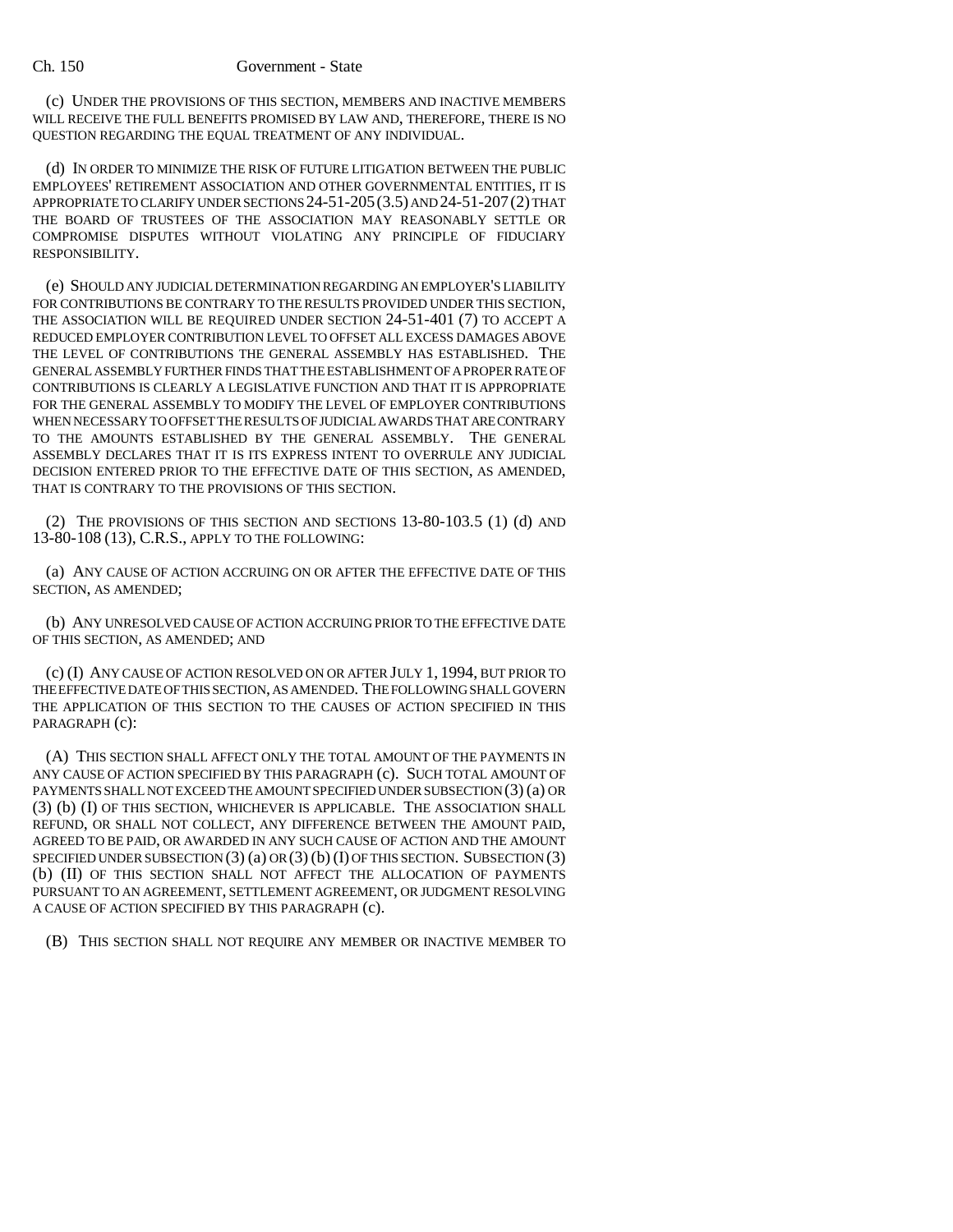MAKE ANY PAYMENT OF UNPAID CONTRIBUTIONS WITH RESPECT TO ANY CAUSE OF ACTION SPECIFIED BY THIS PARAGRAPH (c) IF SUCH MEMBER OR INACTIVE MEMBER IS NOT REQUIRED TO MAKE SUCH PAYMENT UNDER THE AGREEMENT, SETTLEMENT AGREEMENT, OR JUDGMENT RESOLVING THE CAUSE OF ACTION.

(C) THIS SECTION SHALL NOT AFFECT ANY BENEFITS PROVIDED TO INDIVIDUALS AS THE RESULT OF THE PAYMENT OF UNPAID CONTRIBUTIONS WITH RESPECT TO ANY CAUSE OF ACTION SPECIFIED BY THIS PARAGRAPH (c).

(II) FOR THE PURPOSES OF THIS PARAGRAPH (c), A CAUSE OF ACTION IS RESOLVED IF THERE IS AN AGREEMENT TO MAKE PAYMENT UNDER THE CAUSE OF ACTION, WHETHER OR NOT THE FULL PAYMENT HAS BEEN MADE, IF THERE IS A SETTLEMENT AGREEMENT IN A LAWSUIT BETWEEN THE PARTIES, WHETHER OR NOT THE FULL PAYMENT UNDER THE SETTLEMENT AGREEMENT HAS BEEN MADE, OR IF THERE IS A FINAL JUDGMENT ENTERED, WHETHER OR NOT THE JUDGMENT HAS BEEN FULLY PAID OR COLLECTED.

(3) IF AN EMPLOYER FAILS TO PROVIDE MEMBERSHIP IN THE ASSOCIATION TO AN INDIVIDUAL SO ENTITLED PURSUANT TO THE PROVISIONS OF THIS ARTICLE OR FAILS TO PROVIDE THE REQUIRED LEVEL OF EMPLOYER CONTRIBUTIONS FOR AN INDIVIDUAL PURSUANT TO THE PROVISIONS OF THIS ARTICLE, THE FOLLOWING PAYMENT SHALL BE MADE TO THE ASSOCIATION:

(a) IF THE INDIVIDUAL IS NOT A MEMBER OR INACTIVE MEMBER AT THE TIME THE ASSOCIATION FIRST NOTIFIES THE EMPLOYER OF ITS CLAIM FOR UNPAID CONTRIBUTIONS, THE EMPLOYER SHALL PAY THE UNPAID EMPLOYER CONTRIBUTIONS ON BEHALF OF THE INDIVIDUAL FOR THE PERIOD CONTRIBUTIONS SHOULD HAVE BEEN MADE AT THE CONTRIBUTION RATE APPLICABLE DURING SUCH PERIOD, PLUS INTEREST ON SUCH EMPLOYER CONTRIBUTIONS AT THE APPLICABLE ACTUARIAL INVESTMENT ASSUMPTION RATE, AS SUCH INTEREST RATE IS FROM TIME TO TIME ADJUSTED, UNTIL SUCH CONTRIBUTIONS ARE PAID. IF AN EMPLOYER PAYS CONTRIBUTIONS PURSUANT TO THIS PARAGRAPH (a) ON BEHALF OF AN INDIVIDUAL WHO WAS NOT A MEMBER OR INACTIVE MEMBER WHEN THE ASSOCIATION FIRST NOTIFIES THE EMPLOYER AND SUCH INDIVIDUAL SUBSEQUENTLY BECOMES A MEMBER, THE MEMBER MAY PURCHASE SERVICE CREDIT FOR THE APPROPRIATE TIME PERIOD PURSUANT TO THE REQUIREMENTS OF SECTION 24-51-503.

(b) (I) IF THE INDIVIDUAL IS A MEMBER OR INACTIVE MEMBER AT THE TIME THE ASSOCIATION FIRST NOTIFIES THE EMPLOYER OF ITS CLAIM FOR UNPAID CONTRIBUTIONS, THE PAYMENT EQUALS THE LESSER OF THE FOLLOWING AMOUNTS:

(A) FOR A MEMBER, THE COST TO PURCHASE THE APPROPRIATE AMOUNT OF SERVICE CREDIT AT THE RATE ESTABLISHED PURSUANT TO SECTION 24-51-505; AND, FOR AN INACTIVE MEMBER, THE COST TO PURCHASE THE APPROPRIATE AMOUNT OF SERVICE CREDIT AT THE RATE ESTABLISHED PURSUANT TO SECTION 24-51-505, BASED UPON THE SALARY AT THE DATE OF LAST EMPLOYMENT, PLUS INTEREST AT THE APPLICABLE ACTUARIAL INVESTMENT ASSUMPTION RATE, AS SUCH INTEREST RATE IS FROM TIME TO TIME ADJUSTED, FROM THE DATE OF LAST EMPLOYMENT UNTIL THE DATE CONTRIBUTIONS ARE PAID; OR

(B) THE UNPAID EMPLOYER AND MEMBER CONTRIBUTIONS FOR THE PERIOD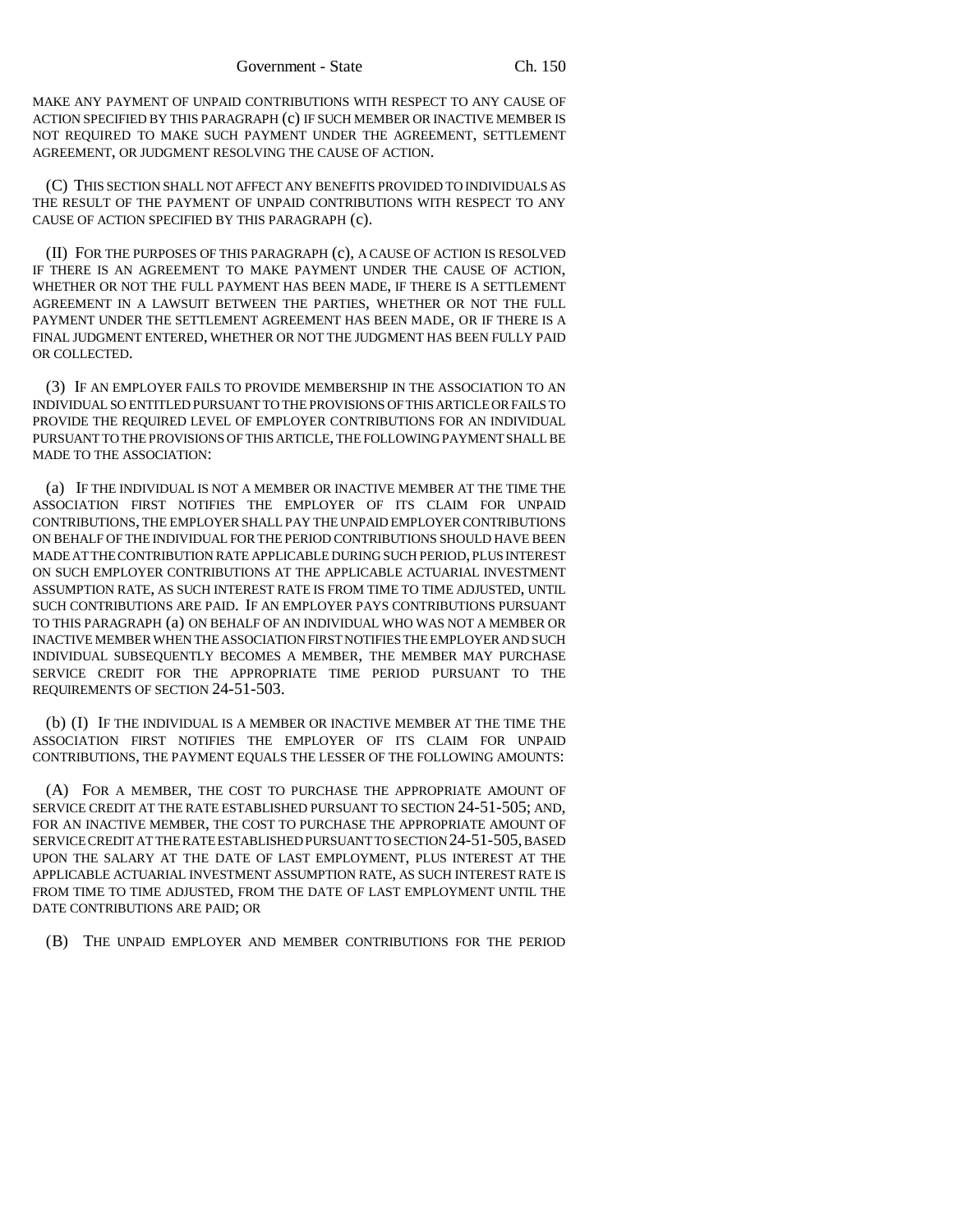## Ch. 150 Government - State

CONTRIBUTIONS SHOULD HAVE BEEN MADE, PLUS INTEREST ON SUCH EMPLOYER AND MEMBER CONTRIBUTIONS AT THE APPLICABLE ACTUARIAL INVESTMENT ASSUMPTION RATE, AS SUCH INTEREST RATE IS FROM TIME TO TIME ADJUSTED, UNTIL SUCH CONTRIBUTIONS ARE PAID.

(II) THE AMOUNTS PAID TO THE ASSOCIATION SHALL BE ALLOCATED AND COLLECTED IN THE FOLLOWING ORDER UNTIL THE FULL AMOUNT THAT IS OWED UNDER SUBPARAGRAPH (I) OF THIS PARAGRAPH (b) IS REACHED:

(A) THE EMPLOYER SHALL FIRST PAY THE UNPAID EMPLOYER CONTRIBUTIONS ON BEHALF OF THE MEMBER OR INACTIVE MEMBER FOR THE PERIOD CONTRIBUTIONS SHOULD HAVE BEEN MADE, PLUS INTEREST ON SUCH EMPLOYER CONTRIBUTIONS AT THE APPLICABLE ACTUARIAL INVESTMENT ASSUMPTION RATE, AS SUCH INTEREST RATE IS FROM TIME TO TIME ADJUSTED, UNTIL SUCH CONTRIBUTIONS ARE PAID;

(B) THE MEMBER OR INACTIVE MEMBER SHALL NEXT PAY THE UNPAID EMPLOYEE CONTRIBUTIONS FOR THE PERIOD CONTRIBUTIONS SHOULD HAVE BEEN MADE, WITHOUT INTEREST; AND

(C) THE EMPLOYER SHALL NEXT PAY INTEREST ON THE UNPAID EMPLOYEE CONTRIBUTIONS FOR THE PERIOD CONTRIBUTIONS SHOULD HAVE BEEN MADE AT THE APPLICABLE ACTUARIAL INVESTMENT ASSUMPTION RATE, AS SUCH INTEREST RATE IS FROM TIME TO TIME ADJUSTED, UNTIL SUCH CONTRIBUTIONS ARE PAID; EXCEPT THAT THE EMPLOYER IS ONLY REQUIRED TO PAY INTEREST ON THE AMOUNT OF EMPLOYEE CONTRIBUTIONS OWED BY THE MEMBER OR INACTIVE MEMBER UNDER SUB-SUBPARAGRAPH (B) OF THIS SUBPARAGRAPH (II) THAT THE MEMBER OR INACTIVE MEMBER ACTUALLY PAYS.

(III) IF THE FULL AMOUNT OWED PURSUANT TO THE PROVISIONS OF THIS PARAGRAPH (b) IS NOT PAID BECAUSE THE MEMBER OR INACTIVE MEMBER PAYS LESS THAN THE FULL AMOUNT OF EMPLOYEE CONTRIBUTIONS, THEN:

(A) IF THE MEMBER OR INACTIVE MEMBER WAS NOT PROVIDED MEMBERSHIP DURING THE APPLICABLE TIME PERIOD, THE ASSOCIATION SHALL PROVIDE PARTIAL SERVICE CREDIT TO THE MEMBER OR INACTIVE MEMBER IN THE SAME PROPORTION TO THE TOTAL AMOUNT OF SERVICE CREDIT THAT WOULD HAVE BEEN EARNED IF CONTRIBUTIONS HAD BEEN MADE AS THE AMOUNT ACTUALLY PAID TO THE ASSOCIATION BEARS TO THE AMOUNT THAT WAS OWED TO THE ASSOCIATION; AND

(B) IF THE MEMBER OR INACTIVE MEMBER WAS PROVIDED MEMBERSHIP DURING THE APPLICABLE TIME PERIOD, THE ASSOCIATION SHALL PROVIDE A PARTIAL INCREASE IN THE HIGHEST AVERAGE SALARY OF THE MEMBER OR INACTIVE MEMBER IN THE SAME PROPORTION TO THE INCREASE IN HIGHEST AVERAGE SALARY THAT WOULD HAVE BEEN EARNED IF CONTRIBUTIONS HAD BEEN PAID AS THE AMOUNT ACTUALLY PAID TO THE ASSOCIATION BEARS TO THE AMOUNT THAT WAS OWED TO THE ASSOCIATION.

(4) WITHIN NINETY DAYS AFTER THE TIME THE ASSOCIATION FIRST NOTIFIES AN EMPLOYER OF ITS CLAIM FOR UNPAID CONTRIBUTIONS, THE ASSOCIATION SHALL ATTEMPT TO NOTIFY ALL MEMBERS AND INACTIVE MEMBERS REGARDING THEIR RIGHTS TO PAY UNPAID EMPLOYEE CONTRIBUTIONS PURSUANT TO SUBSECTION (3) (b)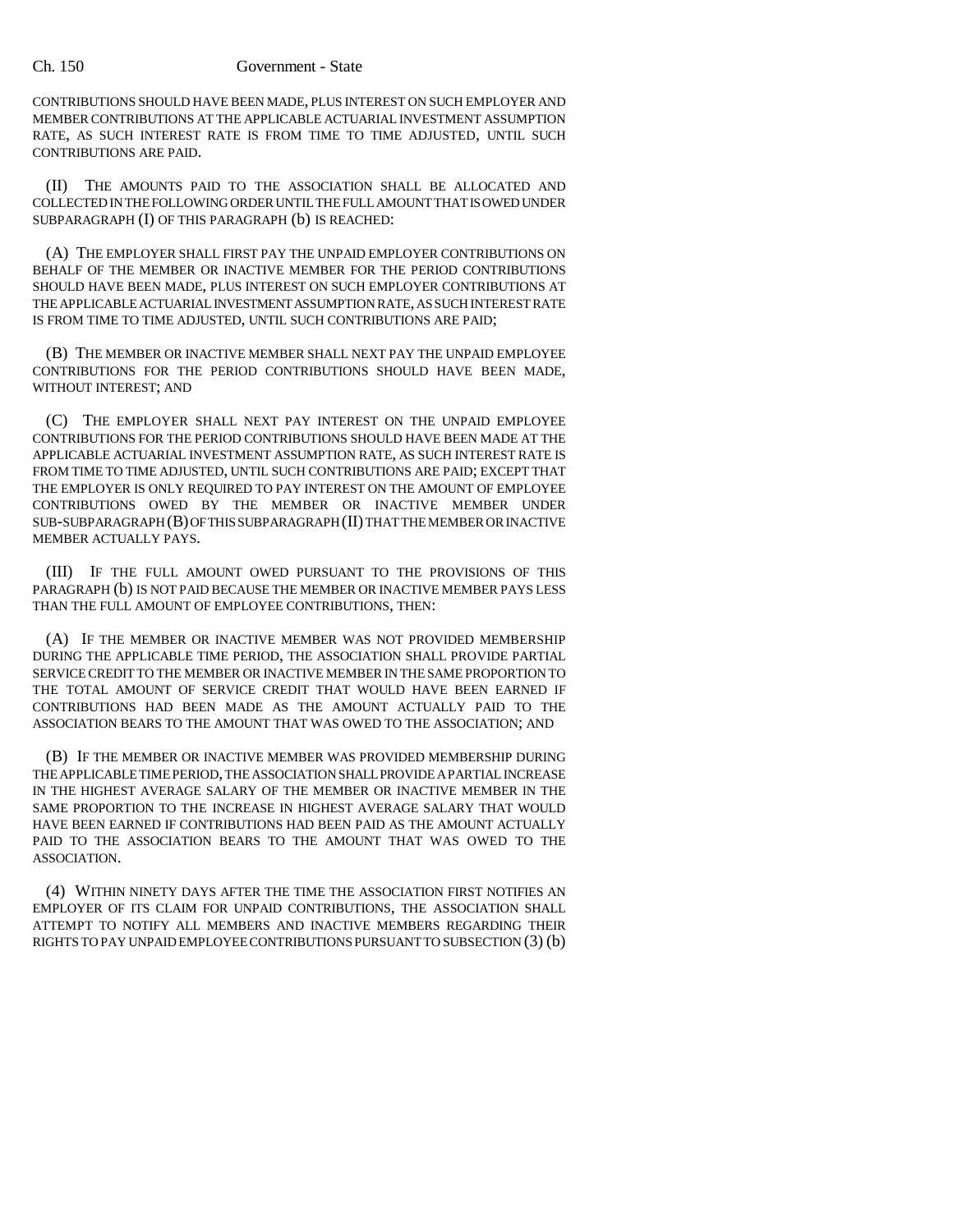(II) (B) OF THIS SECTION. ANY MEMBER OR INACTIVE MEMBER WHO ELECTS TO PAY ALL OR ANY PORTION OF UNPAID EMPLOYEE CONTRIBUTIONS SHALL NOTIFY THE ASSOCIATION OF SUCH ELECTION WITHIN ONE YEAR AFTER THE DATE THE EMPLOYER PAYS THE UNPAID EMPLOYER CONTRIBUTIONS PURSUANT TO SUBSECTION (3) (b) (II) (A) OF THIS SECTION. IF A MEMBER OR INACTIVE MEMBER FAILS TO NOTIFY THE ASSOCIATION OF THE MEMBER'S OR INACTIVE MEMBER'S INTENT TO PAY AS ALLOWED UNDER THIS SUBSECTION (4), THE ASSOCIATION MAY ELECT TO TREAT THE MEMBER OR INACTIVE MEMBER AS HAVING FORFEITED THE RIGHT TO MAKE SUCH CONTRIBUTIONS. ANY MEMBER OR INACTIVE MEMBER WHO ELECTS TO PAY ALL OR ANY PORTION OF UNPAID EMPLOYEE CONTRIBUTIONS MAY PAY EMPLOYEE CONTRIBUTIONS IN INSTALLMENT PAYMENTS OVER A PERIOD NOT TO EXCEED SIXTY MONTHS OR OVER A PERIOD EQUAL TO THE AMOUNT OF SERVICE CREDIT THAT WOULD HAVE BEEN EARNED IF CONTRIBUTIONS HAD BEEN MADE, WHICHEVER PERIOD IS SHORTER.

(5) IF AN INDIVIDUAL FOR WHOM CONTRIBUTIONS ARE BEING CLAIMED IS NOT A MEMBER OF THE ASSOCIATION AT THE TIME THE ASSOCIATION FIRST NOTIFIES AN EMPLOYER OF ITS CLAIM FOR UNPAID CONTRIBUTIONS, AN ACTION TO COLLECT UNPAID CONTRIBUTIONS IS SUBJECT TO THE LIMITATIONS PROVIDED IN SECTION 13-80-103.5 (1) (d), C.R.S. IF AN INDIVIDUAL FOR WHOM CONTRIBUTIONS ARE BEING CLAIMED IS A MEMBER OR INACTIVE MEMBER AT THE TIME THE ASSOCIATION FIRST NOTIFIES AN EMPLOYER OF ITS CLAIM FOR UNPAID CONTRIBUTIONS, AN ACTION TO COLLECT UNPAID CONTRIBUTIONS IS NOT SUBJECT TO ANY LIMITATION UNDER ARTICLE 80 OF TITLE 13, C.R.S.

**SECTION 20.** 13-80-103.5 (1), Colorado Revised Statutes, 1987 Repl. Vol., as amended, is amended BY THE ADDITION OF A NEW PARAGRAPH to read:

**13-80-103.5. General limitation of actions - six years.** (1) The following actions shall be commenced within six years after the cause of action accrues, and not thereafter:

(d) ALL ACTIONS BY THE PUBLIC EMPLOYEES' RETIREMENT ASSOCIATION TO COLLECT UNPAID CONTRIBUTIONS FROM EMPLOYERS FOR PERSONS WHO ARE NOT MEMBERS OR INACTIVE MEMBERS AT THE TIME THE ASSOCIATION FIRST NOTIFIES AN EMPLOYER OF ITS CLAIM FOR UNPAID CONTRIBUTIONS. THIS PARAGRAPH (d) SHALL APPLY TO CAUSES OF ACTION AS PROVIDED IN SECTION 24-51-402 (2), C.R.S.

**SECTION 21.** 13-80-108, Colorado Revised Statutes, 1987 Repl. Vol., as amended, is amended BY THE ADDITION OF A NEW SUBSECTION to read:

**13-80-108. When a cause of action accrues.** (13) A CAUSE OF ACTION BY THE PUBLIC EMPLOYEES' RETIREMENT ASSOCIATION AGAINST AN EMPLOYER FOR UNPAID CONTRIBUTIONS SHALL ACCRUE ON THE DATE THE NONPAYMENT OF CONTRIBUTIONS IS DISCOVERED OR SHOULD HAVE BEEN DISCOVERED BY THE EXERCISE OF REASONABLE DILIGENCE. THIS SUBSECTION (13) SHALL APPLY TO CAUSES OF ACTION AS PROVIDED IN SECTION 24-51-402 (2), C.R.S.

**SECTION 22. Effective date - applicability.** (1) Sections 1 through 14 of this act shall take effect July 1, 1995, and shall apply to retirement benefits which become effective, and refunds which are paid, on or after said date.